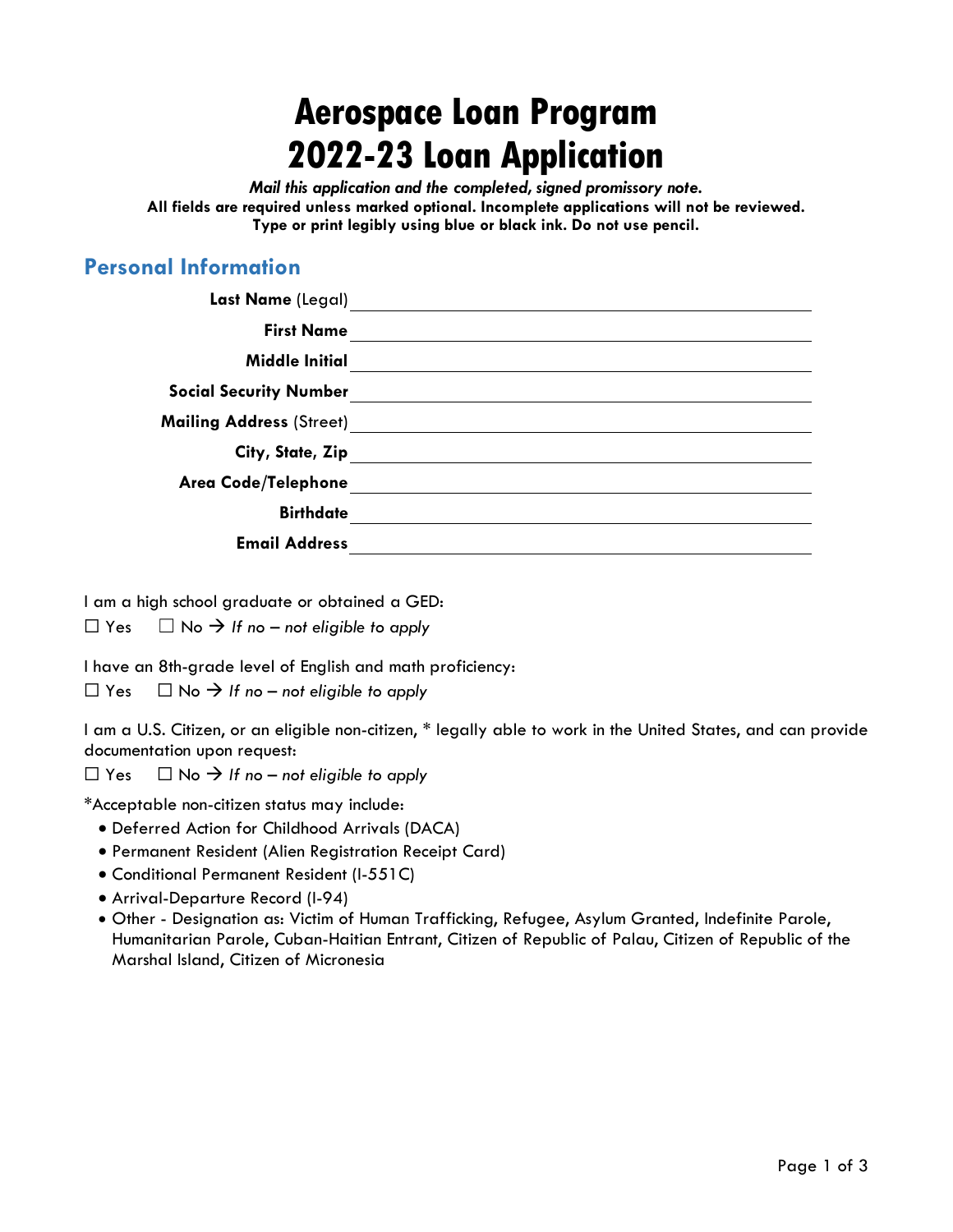# **Optional Information**

**Gender**: *(optional)*  $\Box$  Female  $\Box$  Male  $\Box$  other/no response **Ethnicity:** *(optional)* ☐ American Indian or Alaskan Native  $\Box$  Asian ☐ Black or African American ☐ Caucasian or White ☐ Hispanic or Latino ☐ Native Hawaiian or Other Pacific Islander ☐ More Than One Race or Multiracial

# **Contacts**

Provide two contacts with addresses different from your own **and** different from each other who will always know your current address. The first contact should be a relative, if possible, but neither contact can be a spouse.

#### **Contact One:**

|                      | First Name |
|----------------------|------------|
|                      |            |
|                      |            |
|                      |            |
|                      |            |
|                      |            |
|                      |            |
| <b>Contact Two:</b>  |            |
|                      |            |
| <b>First Name</b>    |            |
|                      |            |
|                      |            |
|                      |            |
|                      |            |
|                      |            |
| <b>Email Address</b> |            |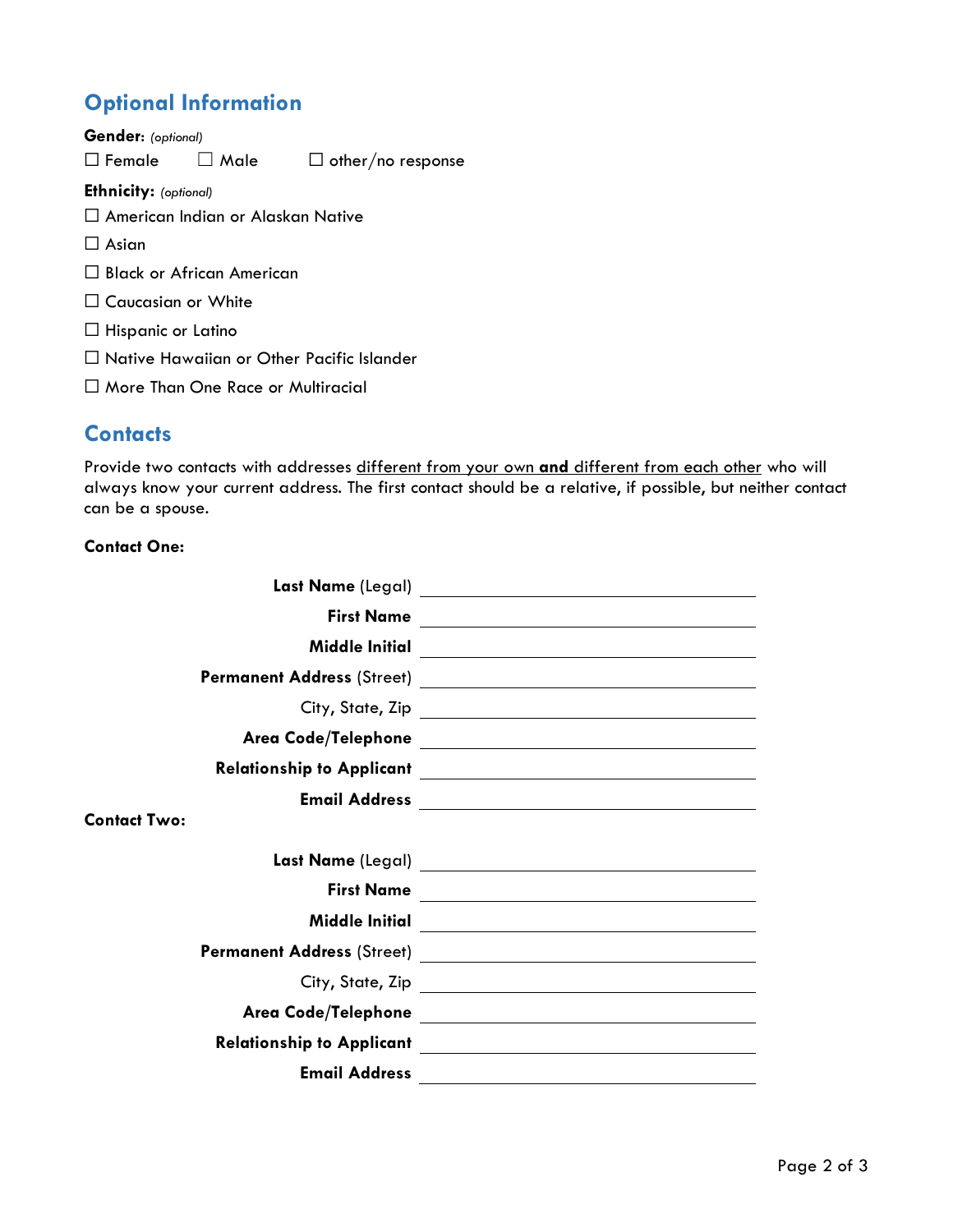# **Credit Information**

| Are you delinquent on any federal/state debt?                  | $\Box$ No | $\Box$ Yes    |
|----------------------------------------------------------------|-----------|---------------|
| Are you delinquent on child support payments?                  | $\Box$ No | $\Box$ Yes    |
| Have you filed a bankruptcy in the last seven years?           | $\Box$ No | $\Box$ Yes    |
| To the best of your knowledge, your credit score is below 600? | $\Box$ No | $\Box$ Yes    |
| Do you have any open collection accounts?                      | $\Box$ No | $\square$ Yes |
|                                                                |           |               |

#### **If you answered Yes to any of the above:**

- You must find a cosigner who is willing to be responsible for this loan if you fail to pay.  $\circ$  To be eligible to cosign, the cosigner must answer "No" to all the above questions. o The cosigner cannot be a spouse.
- You and the cosigner must complete and submit the Cosigner Application and the Cosigner Promissory Note in addition to this application.
- If you have no credit history, you will be required to obtain a cosigner.

# **Approval for Credit Report**

**By my signature below, I authorize the Washington Student Achievement Council to obtain a consumer credit report on me.** This authorization is valid for purposes of verifying information given pursuant to authorization of the Aerospace Loan Program or any other lawful purpose covered under the Fair Credit Reporting Act (FCRA). This authorization shall be valid in original or copy form.

Applicant Signature **Printed Name** Date **Date** 

# **Agreements**

- $\Box$  I agree to provide documentation if requested to verify the information provided.
- $\Box$  I intend to work in Washington State in the aerospace industry.
- $\Box$  I understand that I must repay this loan whether or not I am able to find employment in the aerospace industry.
- $\Box$  I understand that all funds obtained from this program are paid directly to the approved college after I enroll in the approved Aerospace Certificate Program.
- $\Box$  I understand that WSAC will contact me to complete the required annual legislative survey and I agree to complete and submit the survey by the required timeline as instructed. I hereby authorize WSAC to release my information to be included in the legislative survey.
- $\Box$  I hereby authorize WSAC to release my loan approval information and student data to the Aerospace Certification Program(s) I am attending, to include approval of my loan, data obtained on this application, and any data collected after loan approval.
- **I certify that all the information in this application is true and complete to the best of my knowledge.**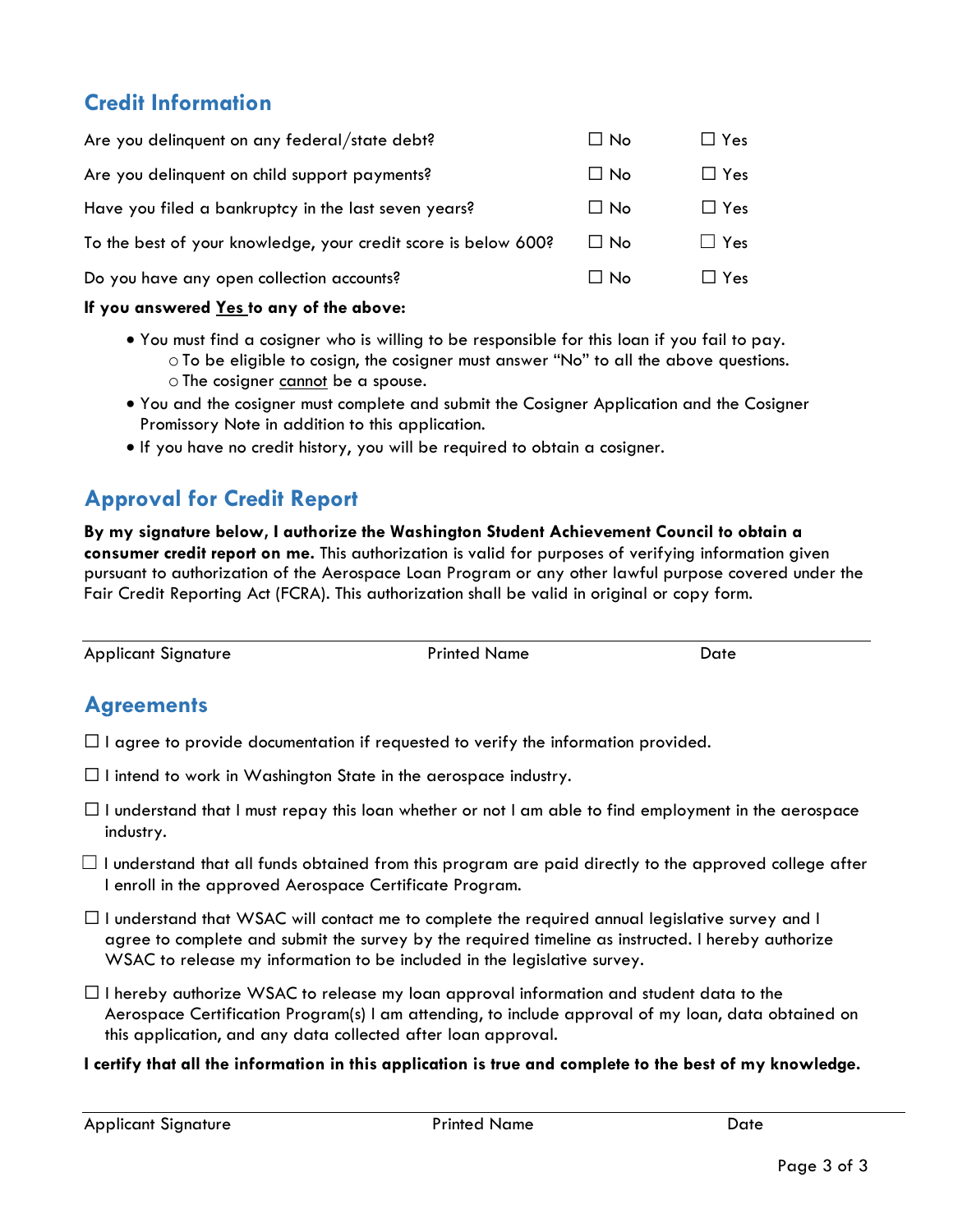# *Do Not Mail This Page – Retain for Your Records*

#### **Submitting Your Application**

#### **Checklist –** Review before mailing:

- 1. Confirm your application is complete and correct:
	- $\Box$  I have reviewed the application and there are no blanks.
	- ☐ My contacts do not live at my address **or** at the address of each other.
	- $\Box$  I have signed and dated the loan application.
	- $\Box$  I have completed, signed, and dated the promissory note, and initialed and fully dated the bottom of **each** page. **Note:** There are two promissory notes available on the website (www.readysetgrad.org/alp) —one for submission with a cosigner and one for submission without.
	- $\Box$  On the promissory note, I have checked all the boxes for funding I wish to apply for. I checked both the CORE and Second Segment if I wish to get the full amount needed for the certificate. I understand I must complete CORE and Second Segment prior to being eligible to taking the Quality Assurance Certification Segment.
- 2. Ensure that you are mailing all required documents:

Applicants not needing a cosigner

- $\Box$  Loan application
- $\Box$  Promissory note—version with no cosigner

Applicants needing a cosigner

- $\Box$  Loan application
- $\Box$  Cosigner application
- $\Box$  Promissory note—version that includes cosigner information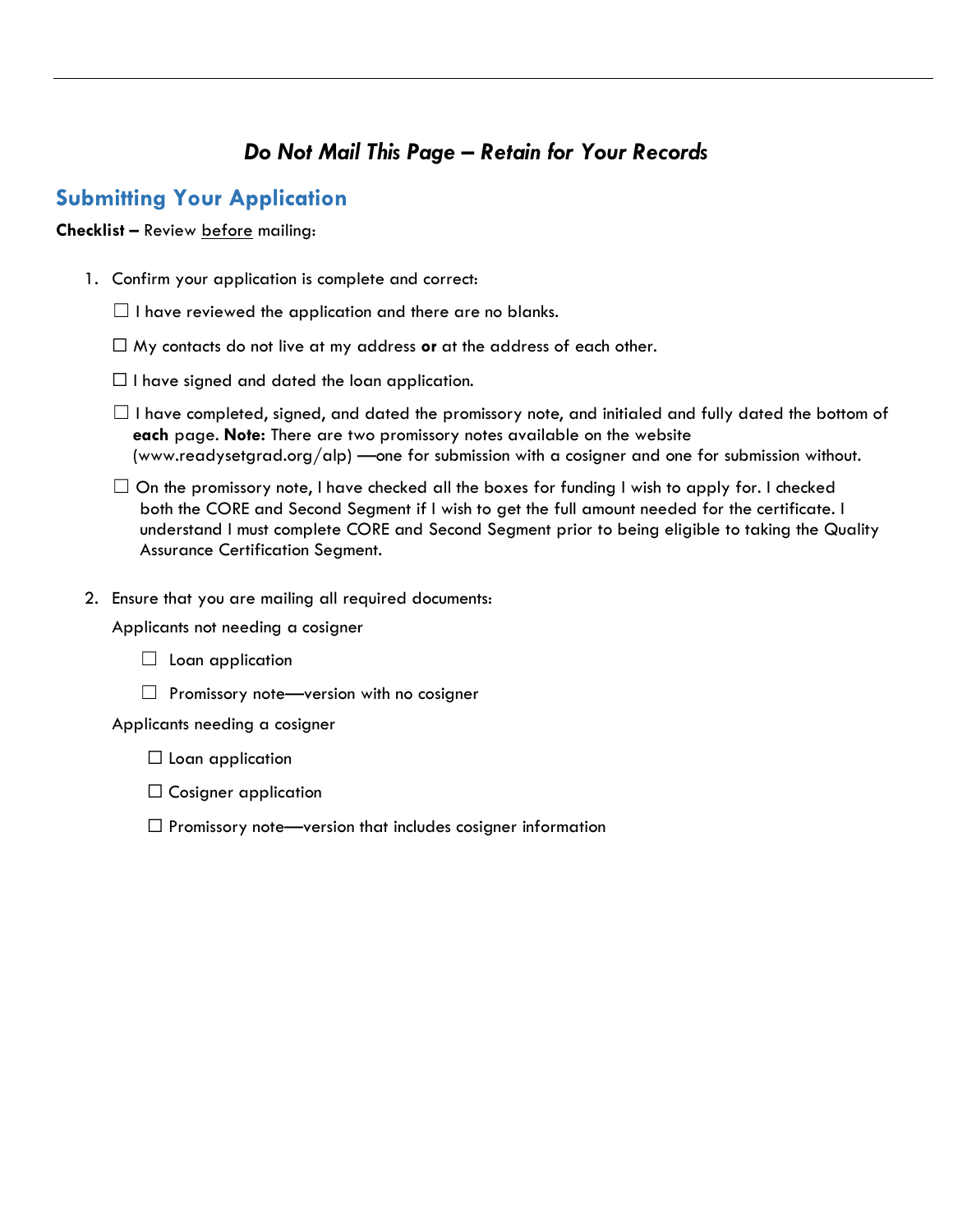## *Do Not Mail This Page – Retain for Your Records*

## **Before Submitting Your Application**

- Make a copy of the Application and Promissory Note for your records.
- If mailing via U.S. Postal Service, consider using a return receipt for documentation that the application was mailed, or use an alternate method of delivery that can provide documentation of delivery and tracking.

#### **Faxed copies of the application and promissory note are not accepted.**

**Mail all required documents to:** WSAC/ALP PO Box 43430 Olympia, WA 98504-3430 Questions? Contact: alp@wsac.wa.gov or 1-888-535-0747 (Option 6)

# **Additional Application and Award Information**

#### **Selection**

- Applications will be processed in the order received. Allow approximately **two weeks** for processing.
- Application and credit report will be reviewed for determination of award.
- Awards will be made on a fund's available basis.

#### **Award and Payments**

- The maximum award amount is \$8,900. Applicant may request less than the maximum amount.
- Payment is made directly to the school.
- WSAC will issue payment for the online course (CORE) upon enrollment and request from Edmonds College.
- WSAC will issue the second payment upon successful completion of the online CORE course, and verification of satisfactory academic progress, to cover the on-site specialty-training course.
- WSAC will issue payment for the Quality Assurance Certificate if requested on the promissory note, if student has successfully completed the CORE and specialty-training course and enrolls in the Quality Assurance Certification program.